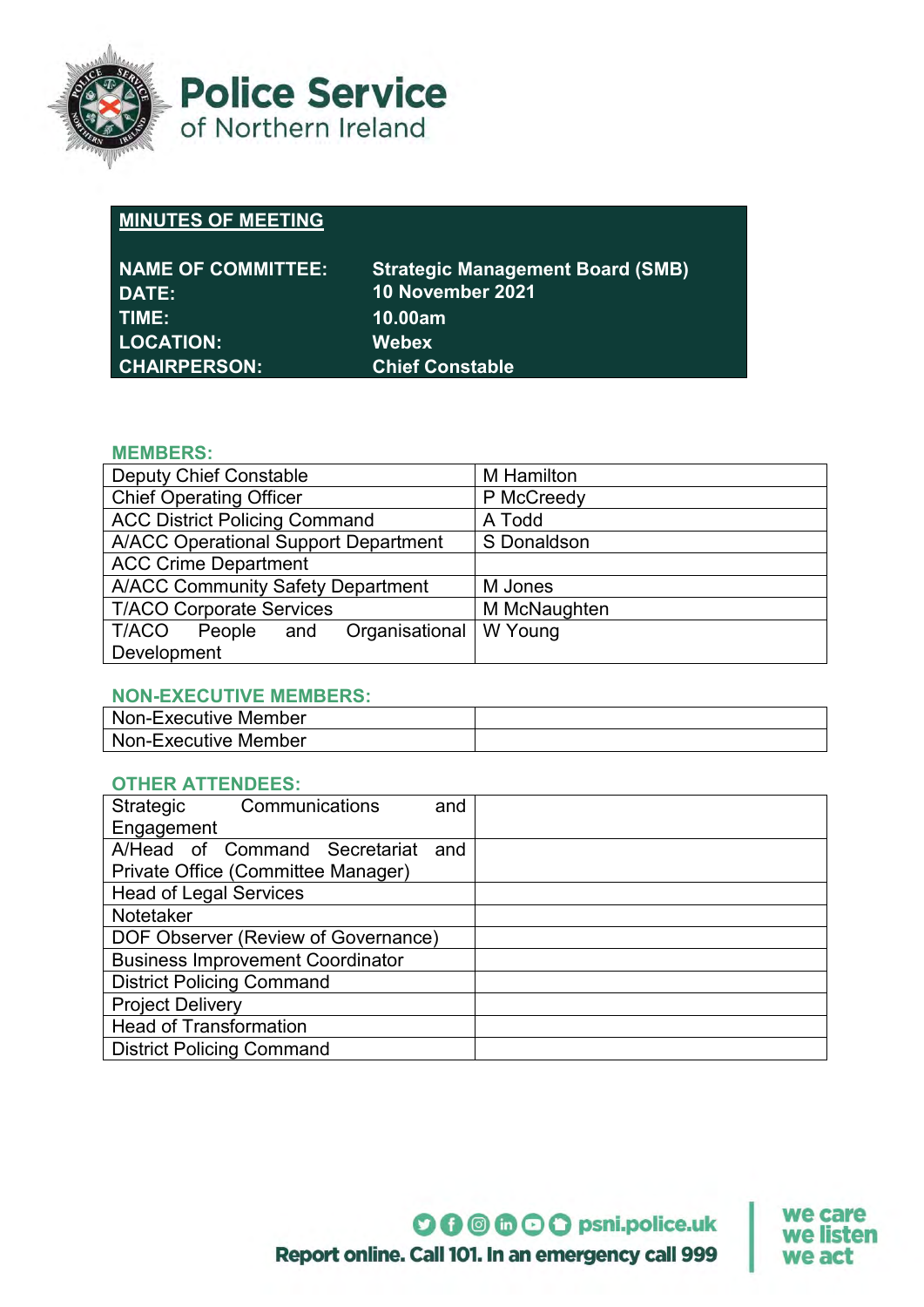## **ACTIONS assigned by the Chair are highlighted in blue text.**

| <b>Item No</b> |                                                                                                                                                                                                                                                                                                                                                          |
|----------------|----------------------------------------------------------------------------------------------------------------------------------------------------------------------------------------------------------------------------------------------------------------------------------------------------------------------------------------------------------|
| 1.0            | 154/21 Welcome and Apologies                                                                                                                                                                                                                                                                                                                             |
|                | Apologies noted from ACC Crime Department.                                                                                                                                                                                                                                                                                                               |
|                | The Chief Constable welcomed the Non-Executive Members and the<br>DOF Observer to the meeting.                                                                                                                                                                                                                                                           |
| 2.0            | 155/21 Declaration of Conflict of Interest                                                                                                                                                                                                                                                                                                               |
|                | The Chief Constable stated that as per decision taken at Service<br>Executive Board on 18 January 2017, in line with good corporate<br>governance practice as set out by the NI Audit Office, members and any<br>persons in attendance were to declare any conflict of interest with any<br>items on the agenda, which would be recorded in the minutes. |
| 3.0            | 156/21 Minutes of Previous meetings                                                                                                                                                                                                                                                                                                                      |
|                | The minutes from the meeting on 13 October 2021 were approved.<br>The Chief Constable noted the quality of the papers. However he<br>emphasised to members the need for all papers to be consulted<br>upon before coming to Strategic Management Board. Staff<br>Associations should be standard within these consultations.                             |
| 4.0            | 157/21 Actions Arising from previous meetings                                                                                                                                                                                                                                                                                                            |
|                | The Committee Manager updated members on the progress of the<br>actions. Members agreed on actions to close.                                                                                                                                                                                                                                             |
|                | Representative from Strategic Communications and Engagement<br>updated members with the progress of Action 21~58. Members<br>discussed the timeframe for development of bite-size formats of all<br>recently published or refreshed strategies, for update and review in<br>January 2022.                                                                |
| 5.0            | 158/21 Highlight Reports for Governance Boards                                                                                                                                                                                                                                                                                                           |
|                | The Chief Operating Officer referred to the summary provided from the<br>most recent Service Performance Board which was previously<br>circulated.                                                                                                                                                                                                       |
|                | Members noted the significant progress in addressing issues in relation                                                                                                                                                                                                                                                                                  |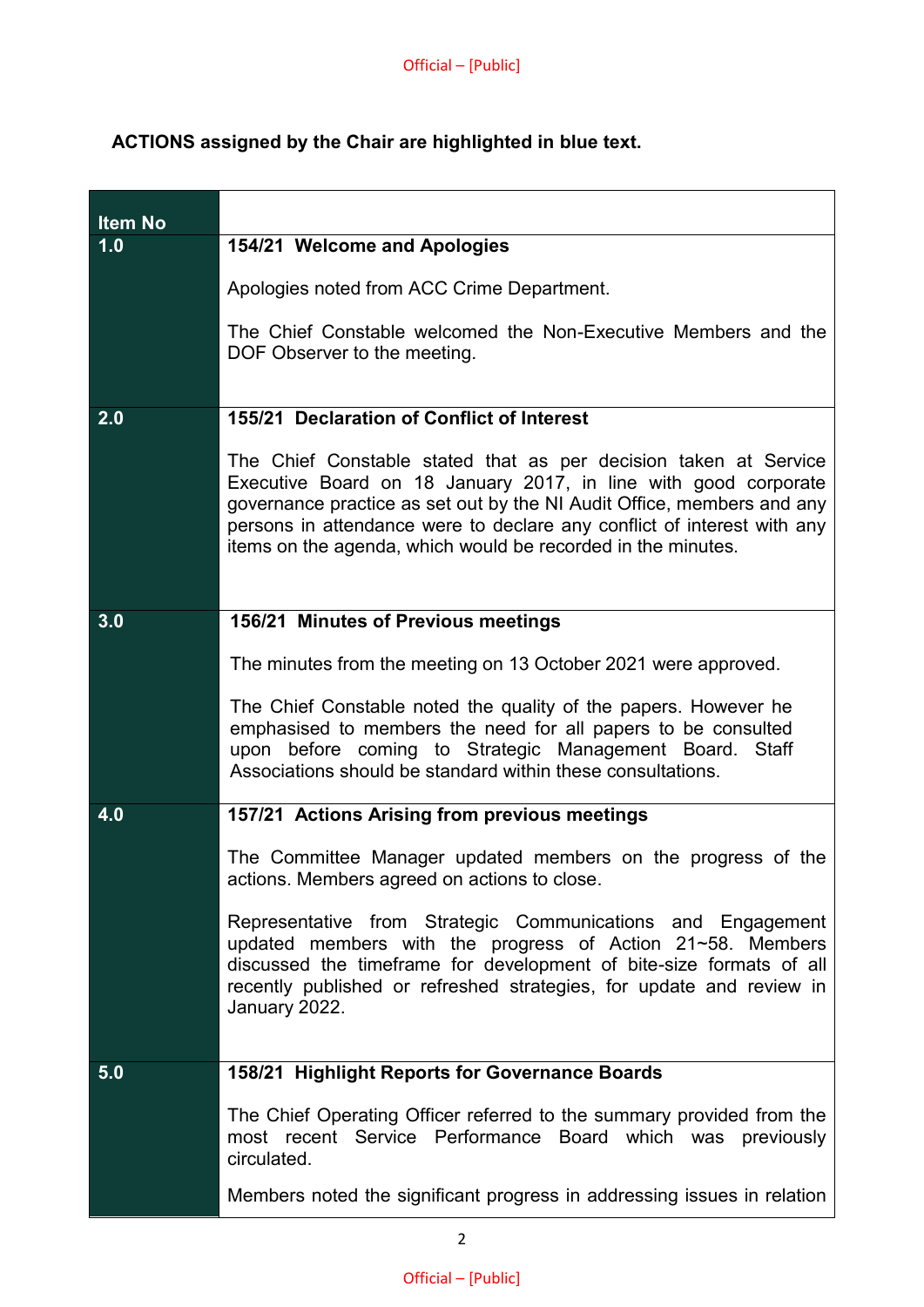|     | to Personal Issue Equipment and that the risk had now been archived.                                                                                       |
|-----|------------------------------------------------------------------------------------------------------------------------------------------------------------|
|     | The Chief Operating Officer referred to the summary provided from the<br>most recent Service Transformation Board which was previously<br>circulated.      |
| 6.0 | 159/21 Corporate Risk Register                                                                                                                             |
|     | The T/ACO Corporate Services briefed members on the report<br>highlights. Members noted a recurring data theme between a number of<br>the corporate risks. |
|     | Future Funding (Beyond 2021/2022)                                                                                                                          |
|     | Members noted the Future Funding Risk.                                                                                                                     |
|     | <b>Mandatory Training</b>                                                                                                                                  |
|     | Members discussed that the backlog to driver training is not captured<br>within this risk.                                                                 |
|     | <b>Crime Recording</b>                                                                                                                                     |
|     | Members noted the Crime Recording Risk.                                                                                                                    |
|     | <b>Legacy Discovery and Disclosure</b>                                                                                                                     |
|     | Members noted the Legacy Discovery and Disclosure Risk.                                                                                                    |
|     | Data Quality                                                                                                                                               |
|     | Members noted the Data Quality Risk.                                                                                                                       |
|     | Corporate Information                                                                                                                                      |
|     | Members noted the Corporate Information Risk.                                                                                                              |
|     | <b>Records Management</b>                                                                                                                                  |
|     | Members noted the Records Management Risk.                                                                                                                 |
|     | <b>Terrorist Attack</b>                                                                                                                                    |
|     | Members noted the Terrorist Attack risk.                                                                                                                   |
|     | <b>Actions:</b>                                                                                                                                            |
|     | Future Funding - Priorities Paper to be shared with Senior<br><b>Executive Team - T/ACO Corporate Services.</b>                                            |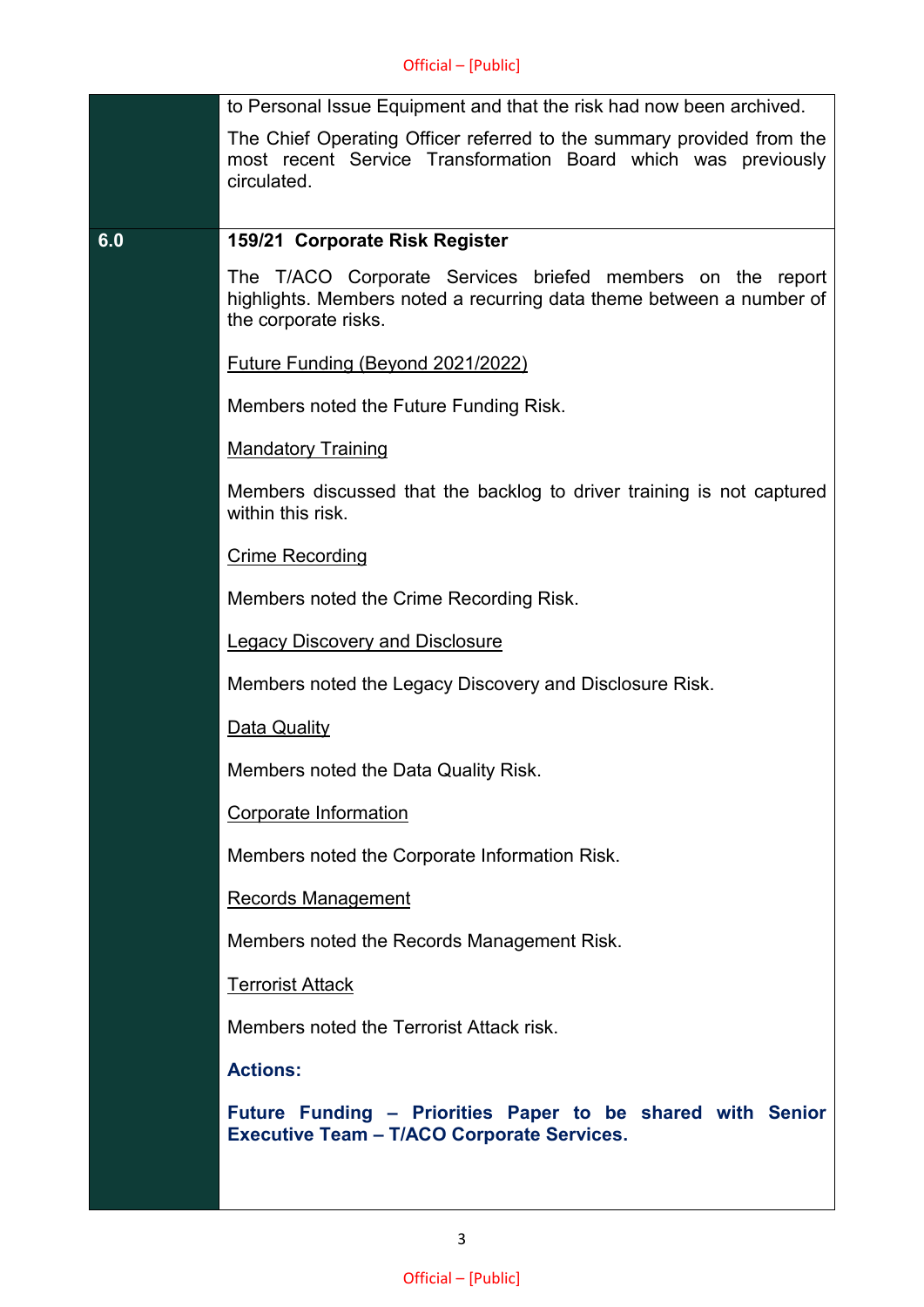|     | T/ACO People & Organisation Development to highlight the driver<br>training risk to College representatives and consider whether<br>Mandatory Training Corporate Risk should be adapted to include<br>specific reference to driver training. - T/ACO People & Organisation<br><b>Development</b>                                                                                                                               |
|-----|--------------------------------------------------------------------------------------------------------------------------------------------------------------------------------------------------------------------------------------------------------------------------------------------------------------------------------------------------------------------------------------------------------------------------------|
| 7.0 | 160/21 Finance Report                                                                                                                                                                                                                                                                                                                                                                                                          |
|     | T/ACO Corporate Services updated members that the conclusion of<br>October Monitoring resulted in no further budget allocations from the<br>Executive and that DOJ had commissioned January Monitoring,<br>including a review of all budget for specific purposes.                                                                                                                                                             |
|     | T/ACO Corporate Services briefed members that DOJ have also<br>commissioned a further exercise to capture all Resource DEL bids for<br>the three year period 2022-23 to 2024-25 to inform the second stage of<br>the Budget 2022-25 process. The exercise outlined that priority would be<br>given to bids which could demonstrate a measurable outcome and<br>contributed to one of the four Covid Recovery Strategy pillars. |
|     | Members noted the paper.                                                                                                                                                                                                                                                                                                                                                                                                       |
| 8.0 | 161/21 Children and Young People Strategy                                                                                                                                                                                                                                                                                                                                                                                      |
|     | A/ACC Community Safety Department briefed members on the<br>refreshed Children and Young People Strategy.                                                                                                                                                                                                                                                                                                                      |
|     | <b>Decision:</b>                                                                                                                                                                                                                                                                                                                                                                                                               |
|     | Members agreed that the Children and Young People Strategy<br>be<br>requires further update and<br>brought back to Strategic<br>Management Board next month including planned details for formal<br>launch.                                                                                                                                                                                                                    |
| 9.0 | 162/21 Review of PNC Data Quality                                                                                                                                                                                                                                                                                                                                                                                              |
|     | A/ACC Community Safety Department outlined to members the<br>requirement for a review of Police Service's involvement with PNC as to<br>whether the Police Service wishes to engage with PNC, maximising the<br>system as its primary system which could include set up of a PNC<br>bureau for this area of work.                                                                                                              |
|     | Members discussed previous investment into trying to remedy this issue.                                                                                                                                                                                                                                                                                                                                                        |
|     | <b>Decision:</b>                                                                                                                                                                                                                                                                                                                                                                                                               |
|     | Members agreed that further discussion was required before a<br>decision could be made.                                                                                                                                                                                                                                                                                                                                        |
|     |                                                                                                                                                                                                                                                                                                                                                                                                                                |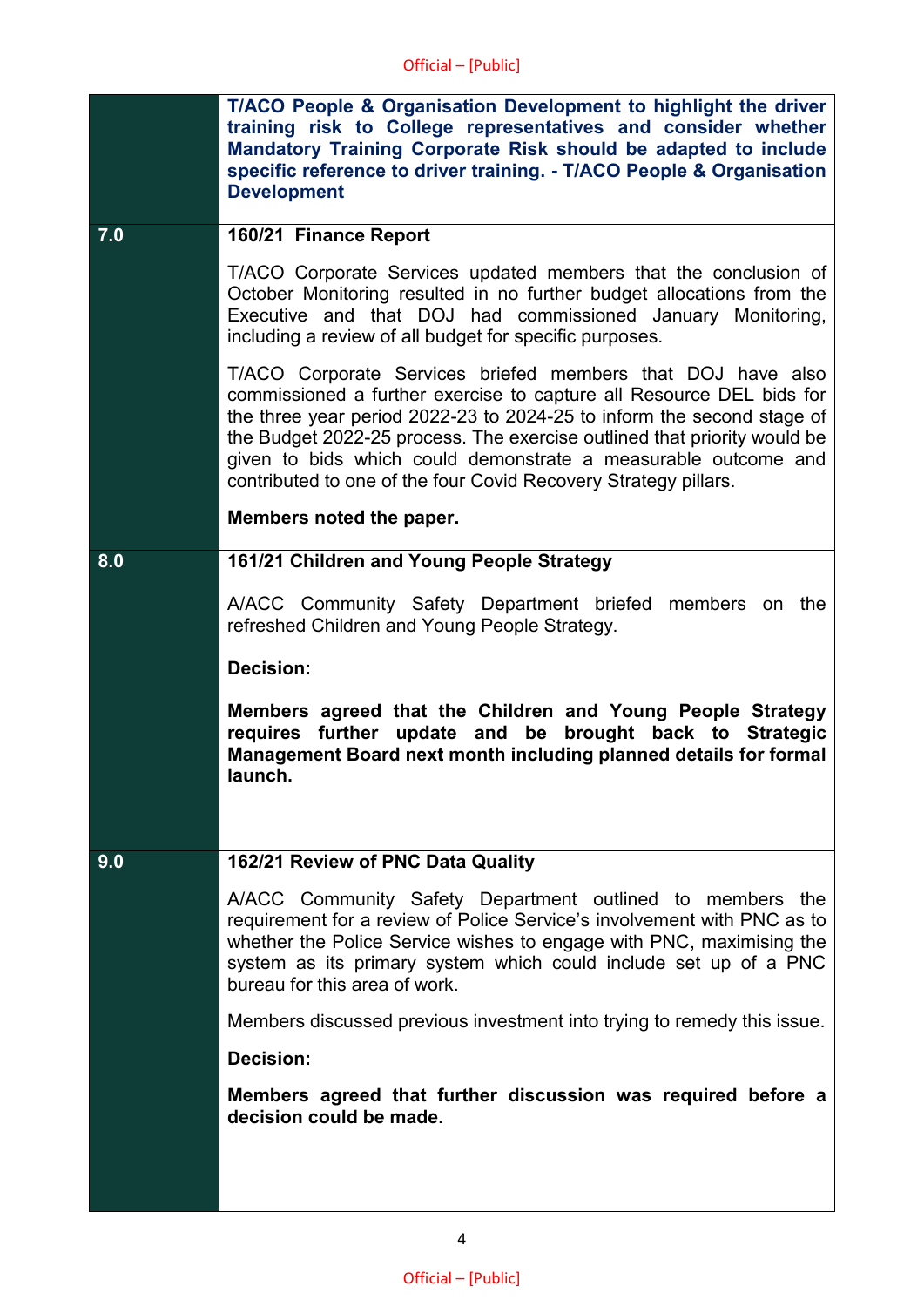|      | <b>Action:</b>                                                                                                                                                                                                                                                                                                                    |
|------|-----------------------------------------------------------------------------------------------------------------------------------------------------------------------------------------------------------------------------------------------------------------------------------------------------------------------------------|
|      | Review of PNC Data Quality to be added to the agenda for Senior<br>Executive Team's December Planning Day and to be brought back to<br>Strategic Management Board in January 2022 - A/ACC Community<br>Safety.                                                                                                                    |
|      | Members availed of a break between 11.10am – 11.25am.                                                                                                                                                                                                                                                                             |
|      | Head of Legal Services joined the meeting.                                                                                                                                                                                                                                                                                        |
|      |                                                                                                                                                                                                                                                                                                                                   |
| 10.0 | 163/21 Serious and Organised Crime Strategy                                                                                                                                                                                                                                                                                       |
|      | Head of Criminal Investigation Branch briefed members on the highlights<br>of the Serious and Organised Crime Strategy.                                                                                                                                                                                                           |
|      | <b>Decision:</b>                                                                                                                                                                                                                                                                                                                  |
|      | Members agreed the paper in principle.                                                                                                                                                                                                                                                                                            |
|      |                                                                                                                                                                                                                                                                                                                                   |
| 11.0 | 164/21 Neighbourhood Policing                                                                                                                                                                                                                                                                                                     |
|      | ACC District Policing introduced the Briefing note on Neighbourhood<br>Policing Programme, the Briefing note on Neighbourhood Policing<br>Hallmarks and the Discussion document (Powerpoint) on Scheduled<br>Call Process. ACC District Policing introduced members to the<br>Transformation Team who presented the three papers. |
|      | Members highlighted the need for the role profile of NPT to be clearly<br>defined. Members agreed that clarity was required on the types of<br>incidents NPT would be deployed to and the detailing process.                                                                                                                      |
|      | Members discussed the increase in demand for calls for service from<br>ambulance calls due to the pressures within the Health Service.                                                                                                                                                                                            |
|      | Members discussed digital opportunities including scheduling video<br>calling as an alternative to the diary car.                                                                                                                                                                                                                 |
|      | Members discussed whether a pilot should be introduced on scheduled<br>calls.                                                                                                                                                                                                                                                     |
|      | Decision:                                                                                                                                                                                                                                                                                                                         |
|      | Members agreed further information was required before a pilot<br>could be introduced.                                                                                                                                                                                                                                            |
|      | <b>Actions:</b>                                                                                                                                                                                                                                                                                                                   |
|      | Copy of NPT Performance Framework to be circulated to Strategic<br><b>Management Board members - ACC District Policing.</b>                                                                                                                                                                                                       |
|      |                                                                                                                                                                                                                                                                                                                                   |